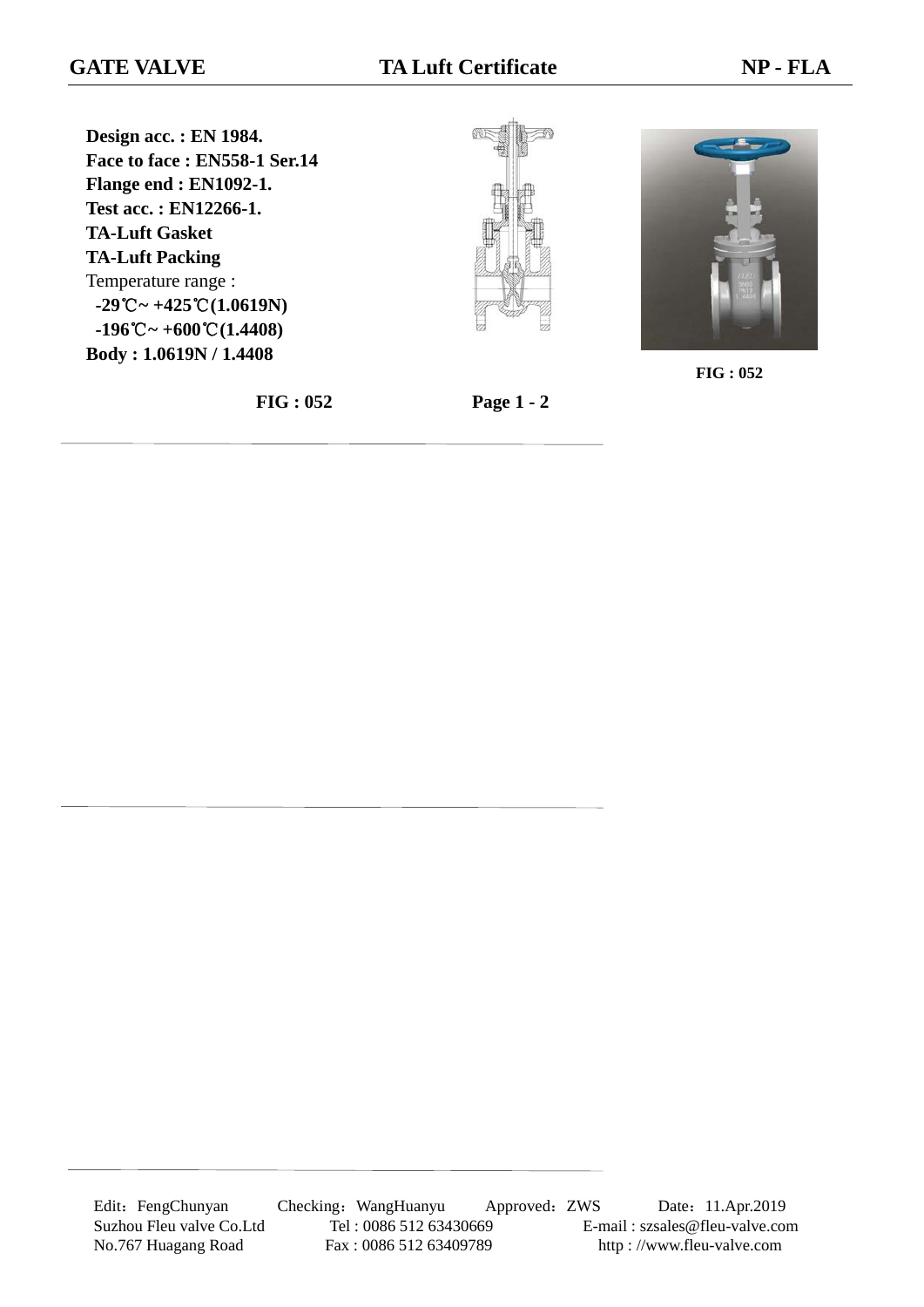

| FIG.<br><b>Pressure</b> |      | <b>Material</b> | Range      |  |  |  |
|-------------------------|------|-----------------|------------|--|--|--|
| 133.052                 | PN16 | 1.0619N         | DN50-DN150 |  |  |  |
| 153.052                 | PN16 | 1.4408          | DN50-DN150 |  |  |  |

## **Material list**

| NO.            |                 |                        | <b>Material</b>       |  |  |
|----------------|-----------------|------------------------|-----------------------|--|--|
|                | Part            | FIG. 152.052 / 153.052 | FIG.132.052 / 133.052 |  |  |
| $\mathbf{1}$   | Body            | 1.4408                 | 1.0619N+13Cr          |  |  |
| $\overline{2}$ | Wedge           | 1.4408                 | 1.0619N+13Cr          |  |  |
| 3              | Stem            | 1.4401                 | 1.4006                |  |  |
| 4              | Nut             | A4                     | 1.1181(YK)            |  |  |
| 5              | Body seal       | <b>TA-Luft Gasket</b>  | <b>TA-Luft Gasket</b> |  |  |
| 6              | <b>Bolts</b>    | A4                     | 1.7225(GC)            |  |  |
| 7              | Bonnet          | 1.4408                 | 1.0619N               |  |  |
| 8              | Packing         | TA-Luft Packing        | TA-Luft Packing       |  |  |
| 9              | Gland flange    | 1.4408                 | 1.0619N               |  |  |
| 10             | Nut             | A <sup>4</sup>         | 1.1181(YK)            |  |  |
| 11             | T-bolt          | A <sup>4</sup>         | 1.7225(YK)            |  |  |
| 13             | Lock nut        | 1.4401                 | 1.4021                |  |  |
| 14             | Handwheel       | $GGG-40$               | $GGG-40$              |  |  |
| 15             | Key             | 1.1191                 | 1.1191                |  |  |
| 16             | Stem nut        | $GGG-40$               | $GGG-40$              |  |  |
| 17             | Friction washer | 1.4401                 | 1.4021                |  |  |

## **Dimension List**

| PN | DN  | ш.  | D   | K   | D <sub>1</sub> | h  | n              | d2 | H   | α   | kg   |
|----|-----|-----|-----|-----|----------------|----|----------------|----|-----|-----|------|
|    | 50  | 150 | 165 | 125 | 102            | 18 | $\overline{4}$ | 18 | 325 | 160 | 16.0 |
|    | 65  | 170 | 185 | 145 | 122            | 18 | $\overline{4}$ | 18 | 375 | 200 | 20.5 |
| 16 | 80  | 180 | 200 | 160 | 138            | 20 | 8              | 18 | 420 | 200 | 28.0 |
|    | 100 | 190 | 220 | 180 | 158            | 20 | 8              | 18 | 470 | 200 | 33.0 |
|    | 125 | 200 | 250 | 210 | 188            | 22 | 8              | 18 | 535 | 250 | 47.5 |
|    | 150 | 210 | 285 | 240 | 212            | 22 | 8              | 22 | 600 | 315 | 62.5 |

Edit: FengChunyan Checking: WangHuanyu Approved: ZWS Date: 11.Apr.2019 Suzhou Fleu valve Co.Ltd Tel : 0086 512 63430669 E-mail : szsales@fleu-valve.com No.767 Huagang Road Fax : 0086 512 63409789 http : //www.fleu-valve.com

 $-1-$